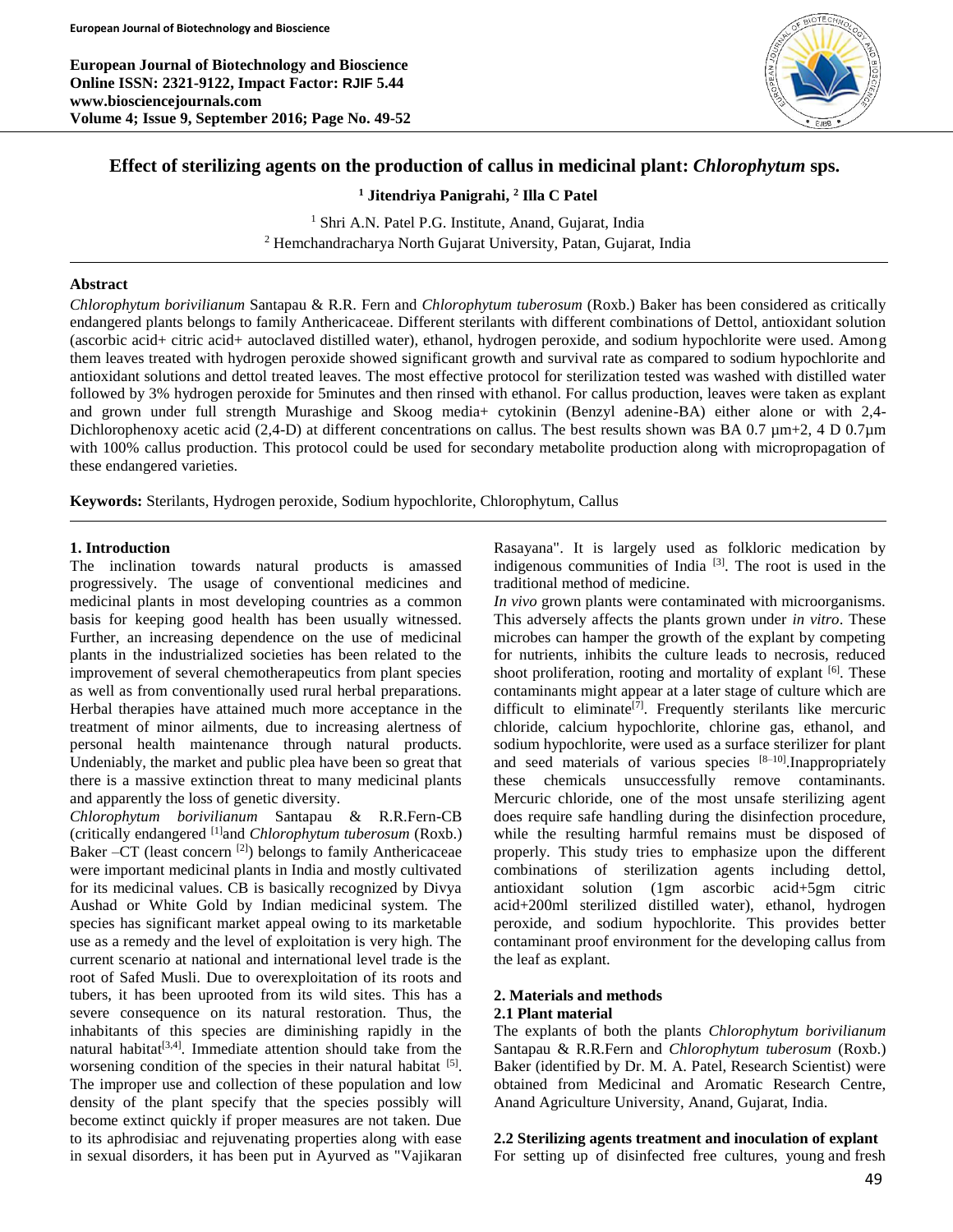#### **European Journal of Biotechnology and Bioscience**

leaves were taken. These leaves were put under running tap water for 5 minutes and dipped in autoclaved distilled water for 2 minutes followed by  $H_2O_2$  treatment for 2 minutes. The washed leaves were again put in ethanol before cutting into 2- 4mm size. In another treatment, bavistin 2% and sodium hypochlorite and lastly washed with autoclaved distilled water before inoculation of leaf cuttings. In another case, antioxidant solutions (ascorbic acid+ citric acid+ autoclaved distilled water) were used instead of these bleach.

For the callus production, the above-treated leaves fragments were grown under growth regulators BA (Benzyl Adenine as cytokinin) either alone  $(1-2.5 \mu m)$  or with 2, 4-D  $(2, 4-$ Dichlorophenoxy acetic acid)  $(0.1-1.5\mu m BA + 0.1-1.5\mu m 2,$ 4-D) with the full strength of Murashige and Skoog media.

# **3. Results and discussion**

# **3.1 Effect of sterilizing agents**

The present study deals with three key surface sterilization methods based on the use of sodium hypochlorite or hydrogen peroxide using leaves as explant with different grades of contamination. Nevertheless, in this study, mercuric chloride was not used as earlier used for surface sterilization of seeds and plant material of many plant species $[10-12]$ . Mercuric chloride is very hazardous because of its high toxicity and more difficult to dispose of a hazardous waste [13,14]. In *Chlorophytum sps*. a lot of contamination problem under *in vitro* conditions appears as it might be a grown under natural habitat with high humidity along with endogenous hormonal and physiological conditions.

**Table 1:** Effect of different sterilization treatments with different times on *Chlorophytum borivilianum* Santapau & R.R.Fern *and Chlorophytum tuberosum* (Roxb.) Baker (young leaves). -All plant parts washed at the first with an antioxidant solution (1g ascorbic acid+5g citric acid dissolved in 200 ml sterilized distilled water) under aseptically sterilized conditions.-Dettol treatments added as 2ml dettol in 200 ml sterilized distilled water for 10 seconds. CL= Clorox (Sodium hypochlorite).

| <b>Time</b>                         | 2 mint        |            |                  | 5 mint       |            |           | 10 mint             |            |                  |
|-------------------------------------|---------------|------------|------------------|--------------|------------|-----------|---------------------|------------|------------------|
| <b>Treatment</b>                    | % of survival | % of cont. | <b>%of Death</b> | %of survival | % of cont. | %of Death | <b>%of Survival</b> | % of cont. | <b>%of Death</b> |
| 5%CL                                | 42.25         | 57.50      |                  | 41.95        | 56.90      | 1.15      | 39.35               | 38.85      | 21.80            |
| 10%CL                               | 39.41         | 42.94      | 17.65            | 38.40        | 40.25      | 21.35     | 25.85               | 18.75      | 55.40            |
| 15%CL                               | 33.33         | 38.33      | 28.34            | 32.28        | 34.35      | 33.37     | 7.35                |            | 92.65            |
| Dettol+5%CL                         | 54.28         | 44.25      | 1.47             | 54.25        | 42.35      | 5.40      | 34.22               | 32.85      | 32.93            |
| Dettol $+10\%$ CL                   | 51.42         | 40.92      | 7.66             | 50.35        | 41.30      | 8.35      | 28.75               | 18.85      | 52.40            |
| Detttol+15%CL                       | 45.42         | 32.35      | 22.40            | 48.25        | 30.28      | 21.47     | 25.80               | 17.55      | 56.65            |
| $Detttol+20\%CI$                    | 44.60         | 30.45      | 24.95            | 49.80        | 28.45      | 21.75     | 20.70               | 16.87      | 62.43            |
| $1\% \text{ H}_2\text{O}_2$         | 40.21         | 21.22      | 29.4             | 38.32        | 23.25      | 52.1      | 12.1                | 15.2       | 75.7             |
| $2\% \text{ H}_2\text{O}_2$         | 48.25         | 25.35      | 26.40            | 43.25        | 17.35      | 59.40     | 40.12               | 18.30      | 68.70            |
| $3\%$ H <sub>2</sub> O <sub>2</sub> | 69.12         | 15.11      | 20.11            | 61.18        | 17.1       | 27.4      | 54.12               | 15.1       | 35.11            |
| F-value                             | 0.816         |            | 1.225            | 0.204        |            | 4.89      | 0.424               |            | 2.35             |
| CV                                  | 21.1%         |            | 61.5%            | 18.7%        |            | 75%       | 48%                 |            | 38%              |
| <b>SEM</b>                          | 3.134         |            | 3.469            | 2.71         |            | 6.01      | 4.38                |            | 6.73             |

The effect of various sterilizing agents showed initially no symptoms. As the days progresses it started showing contamination. After 2, 5 and 10 minutes of incubation, the percentage of survival tests, the percentage of contamination and percentage of death were measured. Among the sterilizing chemicals though each one provides survival as well contamination free up to certain extent, most effective was 3%  $H<sub>2</sub>O<sub>2</sub>$  (Table 1). The latter showed 69.2% survival with 15.11% contamination and 20.11% death rate. Though CL individually 42.25% survival with 0% death percentage but 57.5% contamination which was not suitable for *In vitro* callus production. Concomitantly Dettol with 5% CL provided 54.28% survival, but again the contamination percentage was high (44.25%) which might not be suitable. Therefore, in this study, the most effective protocol for sterilization tested was washed with distilled water followed by 3% hydrogen peroxide for 5minutes and then rinsed with ethanol.

### **3.2** *In vitro* **callus production**

The callus production started after 15 days of incubation with a photoperiod of 16hr light and 8hrs dark.

Table 2: Effect of hormonal combination cytokinin BA either alone or with 2, 4-D at different concentrations on callus differentiation from leaf explant. Each value represents the mean ± SE of three replicate experiments with *Chlorophytum borivilianum* Santapau & R. R. Fern-CB and *Chlorophytum tuberosum* (Roxb.) Baker-CT leaf per treatment in each experiment. MS medium was used with all the growth regulators. CV-Coefficient of variation; SEM- standard error of mean; F value

| <b>Treatments</b>                | Percent cultures showing callus (CB) | Percent cultures showing callus (CT) |
|----------------------------------|--------------------------------------|--------------------------------------|
|                                  |                                      |                                      |
| $BA 1.0 \mu m$                   | 0                                    |                                      |
| BA 1.5 µm                        | 0                                    |                                      |
| $BA 2.0 \mu m$                   |                                      |                                      |
| $BA 2.5 \mu m$                   | $\lceil$                             |                                      |
|                                  |                                      |                                      |
| BA 0.1 $\mu$ m+2,4 D 0.1 $\mu$ m | 10                                   |                                      |
| BA 0.2 $\mu$ m+2,4 D 0.2 $\mu$ m | 11.1                                 |                                      |
| BA 0.3 µm+2,4 D 0.3µm            | 11.5                                 | 10.4                                 |
| BA 0.4 $\mu$ m+2,4 D 0.4 $\mu$ m | 20                                   | 18.1                                 |
| BA 0.5 um+2,4 D 0.5um            | 30                                   | 31.1                                 |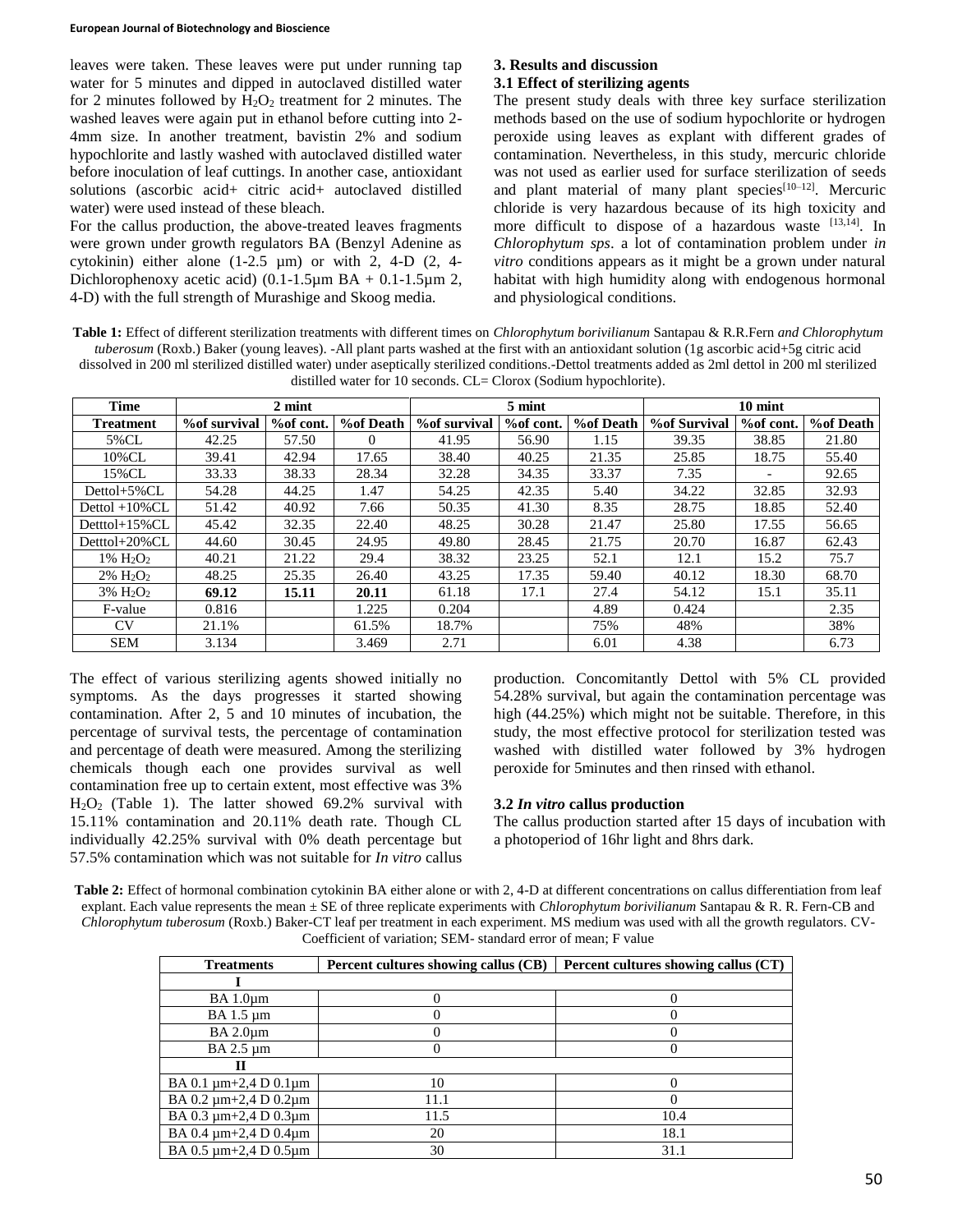#### **European Journal of Biotechnology and Bioscience**

| BA 0.6 µm+2,4 D 0.6µm            | 66.5     | 46.5     |  |
|----------------------------------|----------|----------|--|
| BA 0.7 um+2,4 D 0.7um            | 100      | 70.0     |  |
| BA 0.8 μm+2,4 D 0.8μm            | 80       | 78.1     |  |
| BA 0.9 μm+2,4 D 0.9μm            | 60.2     | 100      |  |
| BA 1.0 $\mu$ m+2,4 D 1.0 $\mu$ m | 20       | 50.1     |  |
| BA 1.1 um+2,4 D 1.1um            | 20       | 20.4     |  |
| BA 1.2 μm+2,4 D 1.2μm            | $\theta$ | 0        |  |
| BA 1.3 um+2,4 D 1.3um            |          | $\Omega$ |  |
| BA 1.4 $\mu$ m+2,4 D 1.4 $\mu$ m |          | $\Omega$ |  |
| BA 1.5 µm+2,4 D 1.5µm            |          | $\Omega$ |  |
| F value                          | 1.16     | 0.857    |  |
| CV.                              | 74%      | 64%      |  |
| <b>SEM</b>                       | 10.98    | 10.17    |  |

*Chlorophytum borivilianum* Santapau & R. R. Fern-CB showed better results at BA 0.7  $\mu$ m+2, 4 D 0.7 $\mu$ m concentration where 100percent callus production as compared to BA 0.8 µm+2, 4 D 0.8µm in *Chlorophytum tuberosum* (Roxb.) Baker-CT (Table 2) (Plate 1). This might be due to more endogenous hormonal content in CB as

compared to CT. The various day's interval callus produced could be used for further secondary metabolite production. Literature gave emphasis on a combination of 70% ethanol, tween 20 and distilled water as in *Wattakaka volubilis* [15]; teepol with fungicide bavistin (2%) and antibiotic gentamycin sulphate (0.01%) treated in *Cyrtanthus mackenii*<sup>[16]</sup>.



**Fig 1:** Callus production (A-C) in *Chlorophytum borivilianum* Santapau & R.R.Fern-CB and (D-F) in *Chlorophytum tuberosum* (Roxb.) Baker-CT.

# **4. Conclusion**

Our findings suggest that hydrogen peroxide is the best among the sterilization treatments, with the lowest contamination and highest survival rates.  $3\%$  H<sub>2</sub>O<sub>2</sub> for 2minutes was the best sterilizing treatments. This study provides an efficient protocol for both sterilizing treatments and establishment of callus production in *Chlorophytum species*.

## **5. Acknowledgement**

Authors were thankful to Dr. M.A. Patel Senior Scientist, Medicinal and Aromatic Research Centre, Anand Agriculture University, Anand, Gujarat, India for explant.

### **6. Reference**

1. Ved D, Saha D, Ravikumar K, Haridasan K. Chlorophytum borivilianum. IUCN Red List Threat Species. 2007; 8235:2007.

- 2. Crook A. Chlorophytum tuberosum. IUCN Red List Threat Species. 2015, 8235.
- 3. Khanam Z, Singh O, Singh R, Bhat IUH. Safed musli (Chlorophytum borivilianum): A review of its botany, ethnopharmacology, and phytochemistry. J Ethnopharmacol. 2013; 150(2):421-41.
- 4. Mishra M, Kotwal PC. Premature harvesting of wild Musli (Chlorophytum borivilianum, Baker) and its impact on raw material quality : A case of Katni forest division, Madhya Pradesh. J Appl Nat Sci. 2008; 1(1):66-70.
- 5. Manish M. Conservation of Biodiversity in the Natural Forests of Central India : a Case of Critically Endangered Medicinal Species Safed Musli in Bhopal Forest (Mp). Biosci Discov. 2011; 2(3):299-308.
- 6. Oyebanji OB, Nweke O, Odebunmi O, Galadima NB, Idris MS, Nnodi UN, *et al.* Simple, effective and economical explant-surface sterilization protocol for